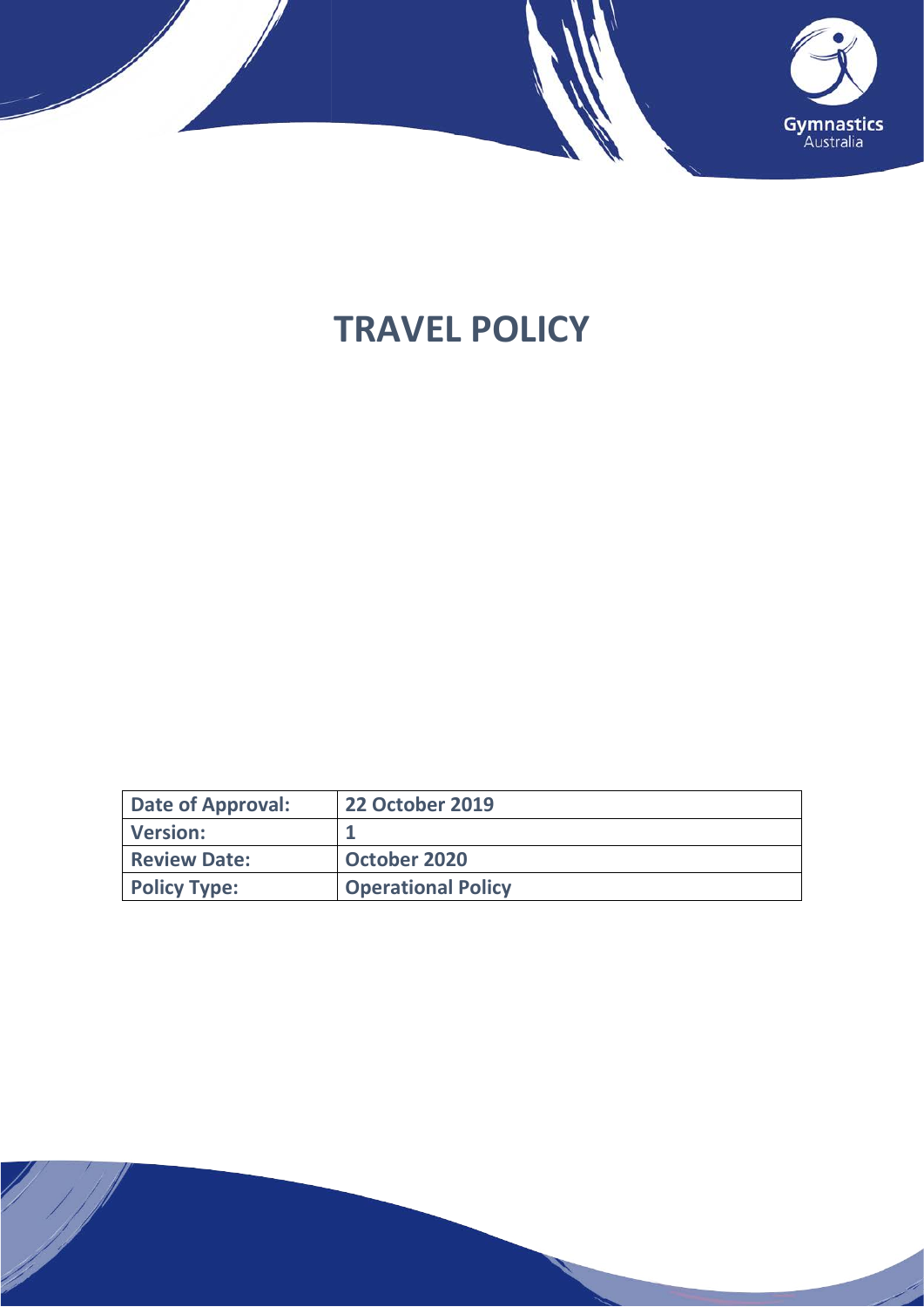

## **REVIEW HISTORY TABLE**

This Travel Policy will be reviewed by Gymnastics Australia every two years. Some circumstances may trigger an early review, this includes but is not limited to legislative changes, organisational changes, incident outcomes and other matters deemed appropriate by the Board and/or Chief Executive Officer. Gymnastics Australia (GA) retains records to document each review undertaken. Records may include minutes of meetings and documentation of changes to policies and procedures that result from a review.

| Revised on | Version | Date Endorsed | Approved by     | <b>Content reviewed/Purpose</b> |
|------------|---------|---------------|-----------------|---------------------------------|
|            |         | 22/10/2019    | <b>GA Board</b> | <b>Document Created</b>         |
|            |         |               |                 |                                 |
|            |         |               |                 |                                 |
|            |         |               |                 |                                 |
|            |         |               |                 |                                 |
|            |         |               |                 |                                 |
|            |         |               |                 |                                 |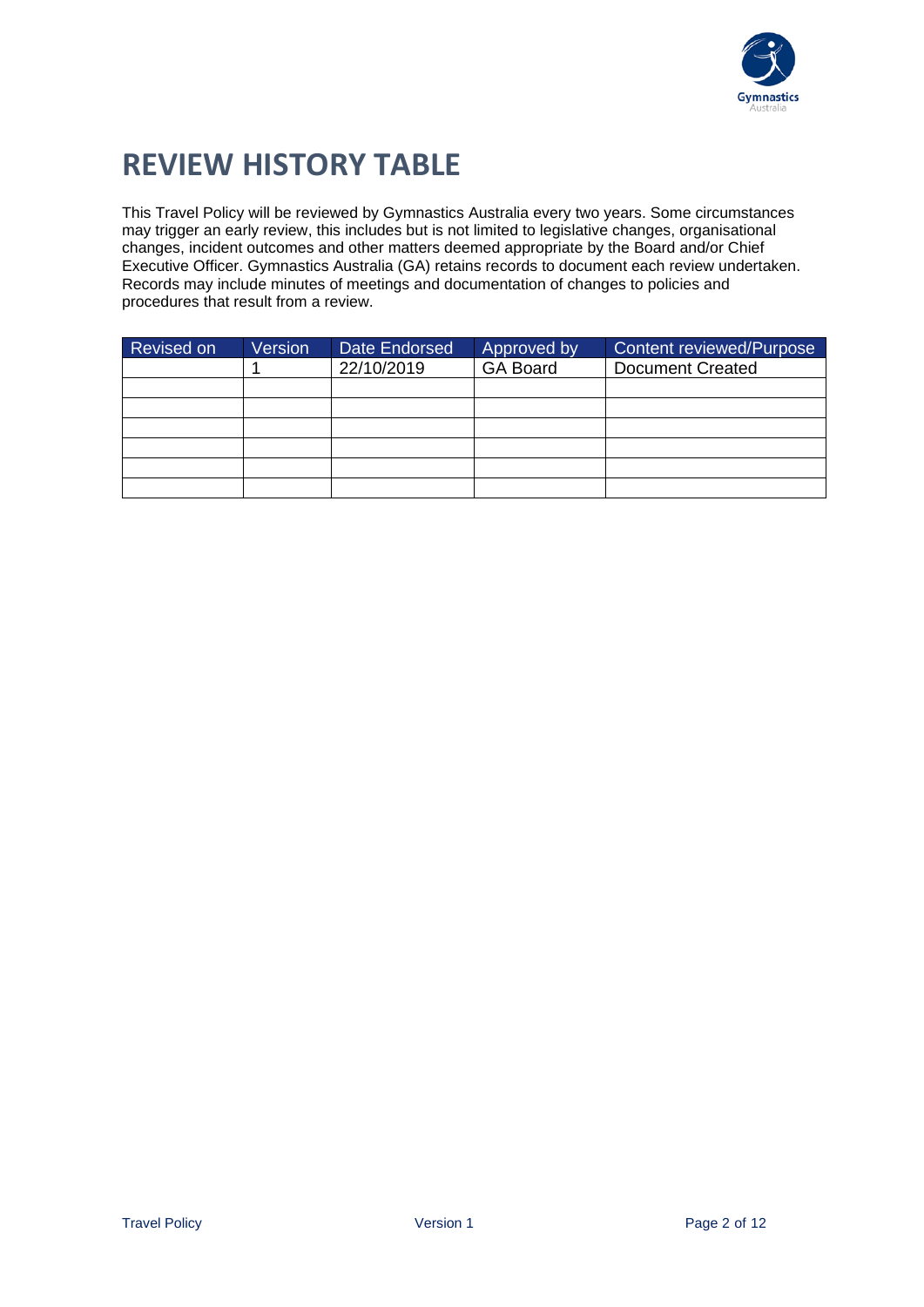

### **Contents**

| 1.<br>2.<br>3.  |                                                               |  |
|-----------------|---------------------------------------------------------------|--|
| 4.<br>5.<br>5.1 |                                                               |  |
| 5.2             |                                                               |  |
| 5.3             |                                                               |  |
| 5.4             |                                                               |  |
| 5.5             |                                                               |  |
| 5.6             |                                                               |  |
| 5.7             |                                                               |  |
| 6.1             |                                                               |  |
| 6.2             |                                                               |  |
| 6.3             |                                                               |  |
| 6.4             |                                                               |  |
| 6.5             |                                                               |  |
| 6.6             |                                                               |  |
| 6.7             |                                                               |  |
| 7.1             | GA and State/Territory Members Association (STA) Approval  10 |  |
| 7.2             |                                                               |  |
| 7.3             |                                                               |  |
| 9.<br>9.1       |                                                               |  |
| 9.2             |                                                               |  |
| 9.3             |                                                               |  |
| 9.4             |                                                               |  |
| 9.5             |                                                               |  |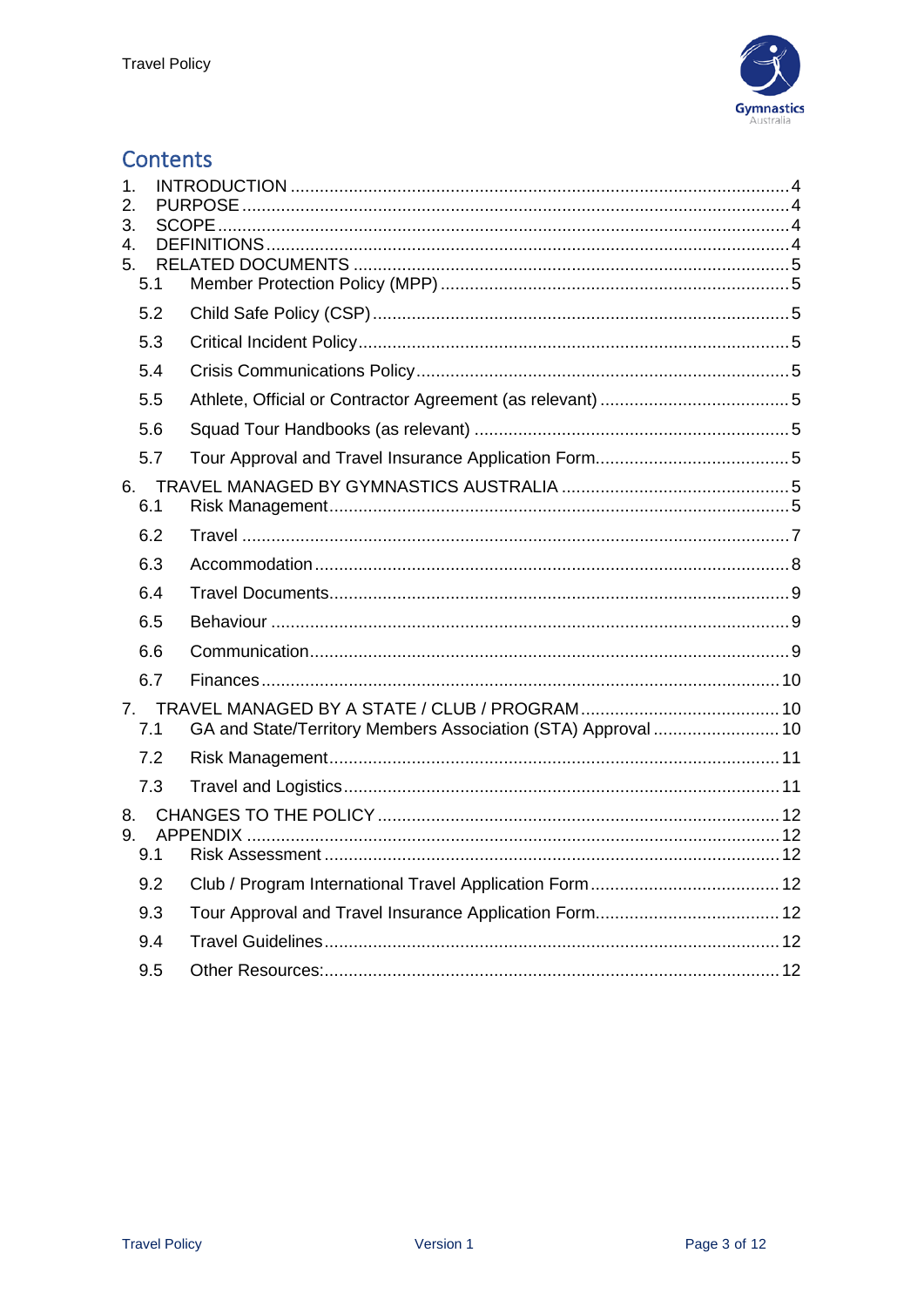

#### <span id="page-3-0"></span>**1. INTRODUCTION**

- 1.1 Gymnastics Australia (GA) is responsible for the safety of all people participating in any GA approved travel
- 1.2 GA will not approve any member's travel which presents an unacceptable risk to their safety or the organisation.
- 1.3 GA has established the following policy and Travel Guidelines to ensure that travel, where travel involves an overnight stay, is organised efficiently and effectively and protects the safety of all GA members. The safety of all members is of paramount importance and any failure to abide by this Policy may result in disciplinary action as outlined in the GA Member Protection and Child Safe Policies.
- 1.4 This Policy should be read and understood by all athletes, officials, staff, volunteers, contractors, participants and parents who undertake travel for a GA purpose. GA members (including those travelling for State/Territory organisation activities and or club activities) must also adhere to this Policy when travelling to gymnastics events and/or other gymnastics activities.
- 1.5 When travelling for an overnight stay for the purposes of gymnastics activities with children and young people, extra precautions and safety measures must be taken in line with GA's Child Safe Policy.
- 1.6 Any GA member or associated person travelling with GA must abide by all GA policies and procedures.

#### <span id="page-3-1"></span>**2. PURPOSE**

This Policy:

- 2.1 outlines GA's risk assessment processes which will take place prior to the approval of any GA travel requiring an overnight stay;
- 2.2 provides conduct and behavioural expectations for all travelling members of any travel to ensure that GA professional and integrity standards are being met;
- 2.3 provides information on procedures for all prospective GA approved travel; and<br>2.4 outlines the financial responsibilities of GA approved travel to ensure that tra
- 2.4 outlines the financial responsibilities of GA approved travel to ensure that travel meets budget requirements.

#### <span id="page-3-2"></span>**3. SCOPE**

This Policy applies to any athlete, official, contractor, volunteer, parent or other GA staff appointed to organise or travel on a GA approved domestic or international trip, and those GA members travelling to domestic or international events.

#### <span id="page-3-3"></span>**4. DEFINITIONS**

| Club                               | Those Clubs who are affiliated to Gymnastics Australia and<br>their State/Territory Member Associations.                                                                                                                                 |
|------------------------------------|------------------------------------------------------------------------------------------------------------------------------------------------------------------------------------------------------------------------------------------|
| Event                              | Competition, or training camp                                                                                                                                                                                                            |
| <b>Extenuating</b><br>circumstance | Anything outside of a persons' control which is unavoidable<br>and cannot be changed. This includes, but is not limited to,<br>personal emergencies and a force majeure event.                                                           |
| Guardian /<br>Guardianship         | An individual who has the legal responsibility of taking care of<br>a member(s) under 12 years of age and does not hold any<br>other official role whilst on a trip (i.e. Official, Team Manager,<br>Trip Organiser, Head of Delegation) |
| <b>Head of Delegation</b>          | GA or State/Territory or Club appointed person to be in<br>charge of and to represent the group, assisting with planning                                                                                                                 |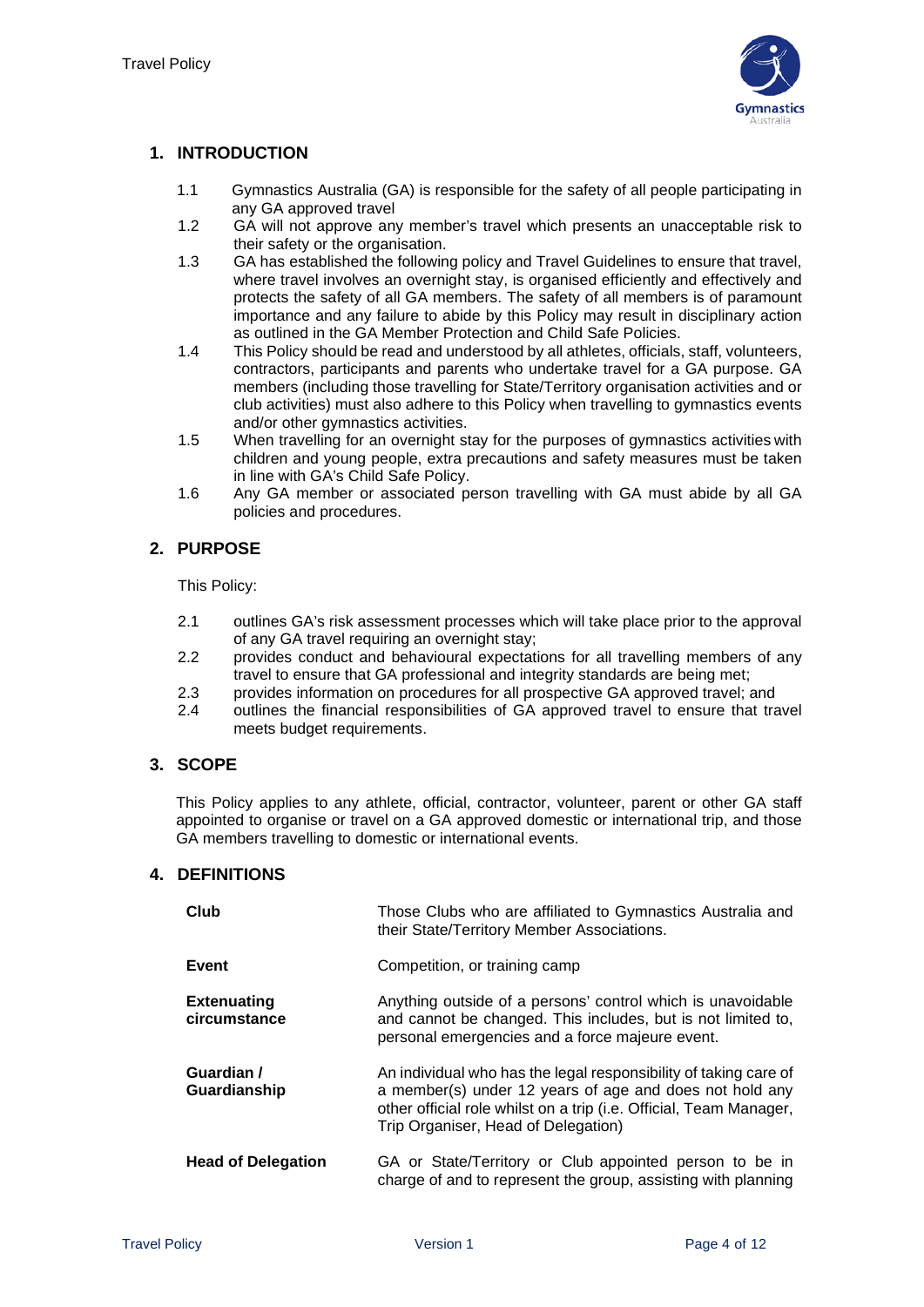

and on trip management. Responsible for attending all official meetings while on tour.

- **Officials Individuals appointed by GA or a State/Territory or Club to a** formal role such as a Judge, Coach, Doctor, Physiotherapist or Chaperone for the trip/tour/event/camps.
- **State/Territory Member Association** Those Gymnastics Associations recognised by Gymnastics Australia in each of the States and Territories of Australia.
- **Team Manager(s)** GA or State/Territory or Club appointed person(s) to supervise/oversee the on-tour activities and group/team.
- **Touring Party All GA or State/Territory or Club appointed individuals who** will travel on the trip to the event
- **Travel/Trip/Tour** Any travel requiring an overnight stay for gymnastics activities and events including, but not limited to, international gymnastics events, National Championships, State Championships, invitational and qualifying events and national and state training squads.
- **Trip Organiser** GA or its delegated Travel Management Company or State/Territory or Club appointed person to organise the tour logistics ie travel and accommodation, event entries etc.
- **Under 12 years of age** Any member who is under the age of 12 as at the 1<sup>st</sup> January in the year of travel.

#### <span id="page-4-0"></span>**5. RELATED DOCUMENTS**

The following GA policies and documentation must be considered in relation to this Policy:

- <span id="page-4-1"></span>5.1 [Member Protection Policy](https://www.gymnastics.org.au/images/national/About_Us/By_laws_Policies_Tech_Regs/Member_Protection_Policy_0219.pdf) (MPP)
- <span id="page-4-2"></span>5.2 [Child Safe Policy](https://www.gymnastics.org.au/images/national/About_Us/By_laws_Policies_Tech_Regs/Child_Safe_Policy_0219.pdf) (CSP)
- <span id="page-4-3"></span>5.3 Critical Incident Policy
- <span id="page-4-4"></span>5.4 Crisis Communications Policy
- <span id="page-4-5"></span>5.5 Athlete, Official or Contractor Agreement (as relevant)
- <span id="page-4-6"></span>5.6 Squad Tour Handbooks (as relevant)
- <span id="page-4-7"></span>5.7 Tour Approval [and Travel Insurance Application Form](http://www.gymnastics.org.au/GA/Club_Development/Club_Affiliation/2018_Affiliation_Resources/Ga/Club_Development/Club_Affiliation/2018_Affiliation_Resources.aspx?hkey=aeba5dde-7e13-4527-af96-ab16bb661560)

All other GA policies can be found on the [GA website.](https://www.gymnastics.org.au/GA/About_Us/By-laws__Policies___Technical_Regulations/Ga/About/By-laws__Policies___Technical_Regulations.aspx?hkey=08379530-4144-406e-ba6f-914e3e53d934)

#### <span id="page-4-8"></span>**6. TRAVEL MANAGED BY GYMNASTICS AUSTRALIA**

GA, or its travel management company, will seek meal, accommodation and travel arrangements that are most suited to the team needs and athlete performance in terms of location, comfort, services and cost.

#### <span id="page-4-9"></span>6.1 **Risk Management**

6.1.1 Current Working with Children Checks or equivalent for all GA appointed officials, contractors, volunteers, parents or other GA staff (18 years or older) who are travelling with minors must be submitted, recorded and validated, prior to engaging them in their role and again prior to departure.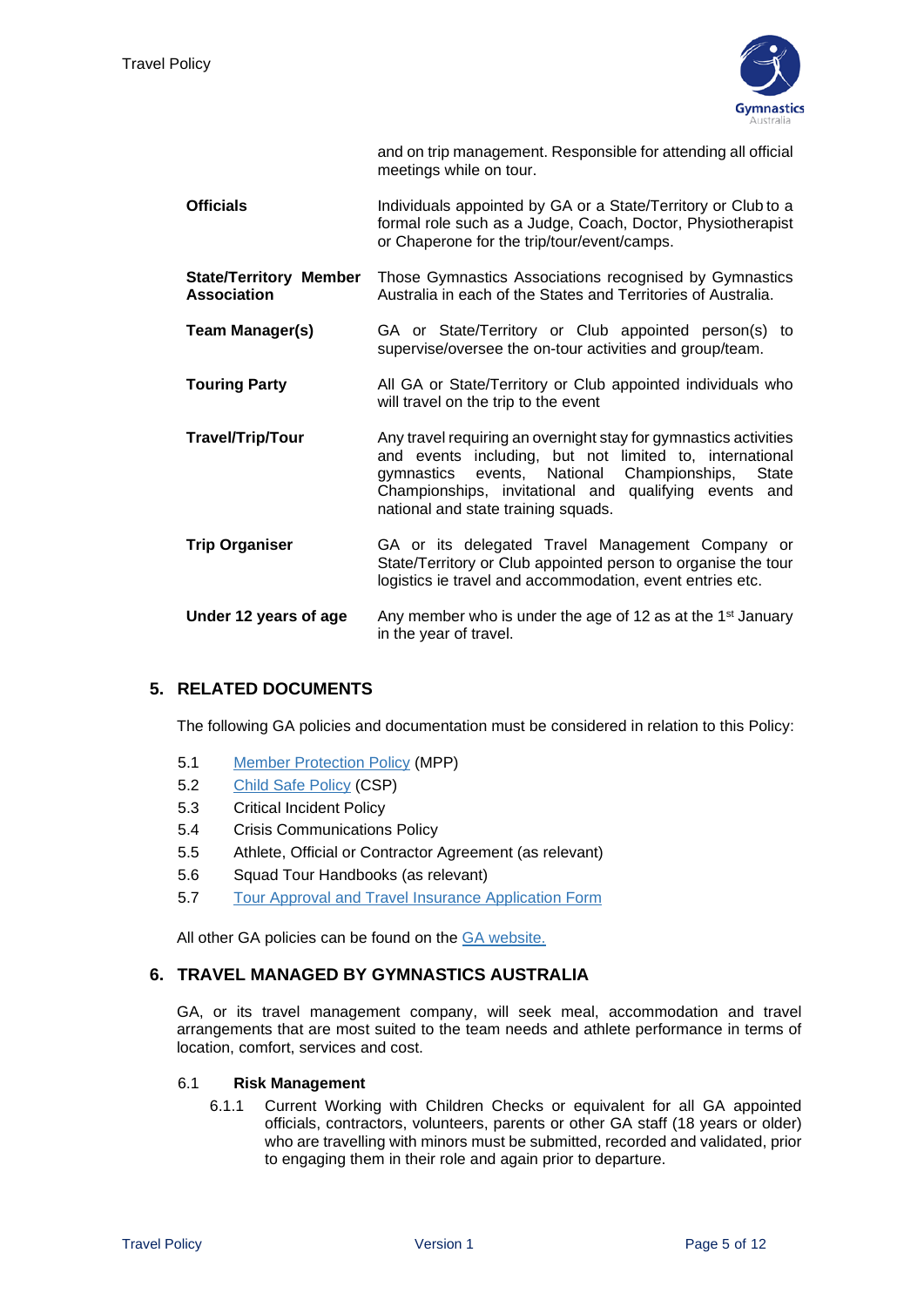

- 6.1.2 Prior to international travel being approved, the GA Trip Organiser will conduct a location risk assessment to identify the Alert Level for all countries and regions that are included in the proposed travel schedule and seek expert advice if required.
- 6.1.3 GA takes the safety of all domestic and international travellers seriously and will take all reasonable measures to ensure our travellers are safe from any danger. For international travel these measures may include but are not limited to advising local consular officials that a GA team is attending an event in their country and liaising with the relevant Team Manager at the international location. For further information please refer to the GA Travel Guidelines.
- 6.1.4 GA strongly encourages all team members travelling overseas to personally register with [Smarttraveller](https://smartraveller.gov.au/Pages/default.aspx) prior to departure.
- 6.1.5 If there are changes relating to safety whilst on a trip the GA appointed Trip Organiser is responsible for liaising with the Head of Delegation or Team Manager who must adhere to incident response and reporting requirements. The Trip Organiser is responsible for communicating with the CEO.
- 6.1.6 The Team Manager will be provided with Emergency Travel information, which will include important travel contact details including:
	- (a) Appointed travel management company
	- (b) Travel Insurance emergency contacts
	- (c) Relevant GA staff contact details
	- (d) Touring Party emergency contacts
	- (e) GA Chief Medical Officer
	- (f) Host country medical emergency contact details (for International travel)
	- (g) Australian Embassy (for International travel)
- 6.1.7 Emergency contact details for the Touring Party will also be left with GA Trip Organiser at home base.
- 6.1.8 The Team Manager will organise pre-paid international roaming or a local sim card for their mobile phone for emergencies and to ensure contact with the Touring Party and the GA Trip Organiser is maintained with reasonable frequency.
- 6.1.9 GA appointed Heads of Delegation, Team Managers and Officials are required to take reasonable steps in all circumstances to protect Team members or an athlete in their care from reasonably foreseeable risks of harm. Further, a GA appointed Official must provide to GA their current credentials (coaches and judges must hold the appropriate accreditation for the level they are coaching or judging at, medical staff must hold the appropriate qualifications for the position on the team that they are fulfilling i.e. Doctor or Physiotherapist) prior to appointment. Failure to provide this documentation shall render that official ineligible for appointment to travel under this Policy.
- 6.1.10 GA appointed Heads of Delegation, Team Managers, Officials and Guardians must comply with all requirements of GA's Member Protection Policy, Child Safe Policy, Anti-Doping Policy, Body Positive Guidelines and all applicable Codes of Conduct at all times.
- 6.1.11 GA appointed Heads of Delegation, Team Managers and Officials must be familiar with child safety practices for children and young people, especially procedures around reporting and responding appropriately to suspected child abuse, which is outlined in the GA Child Safe Policy.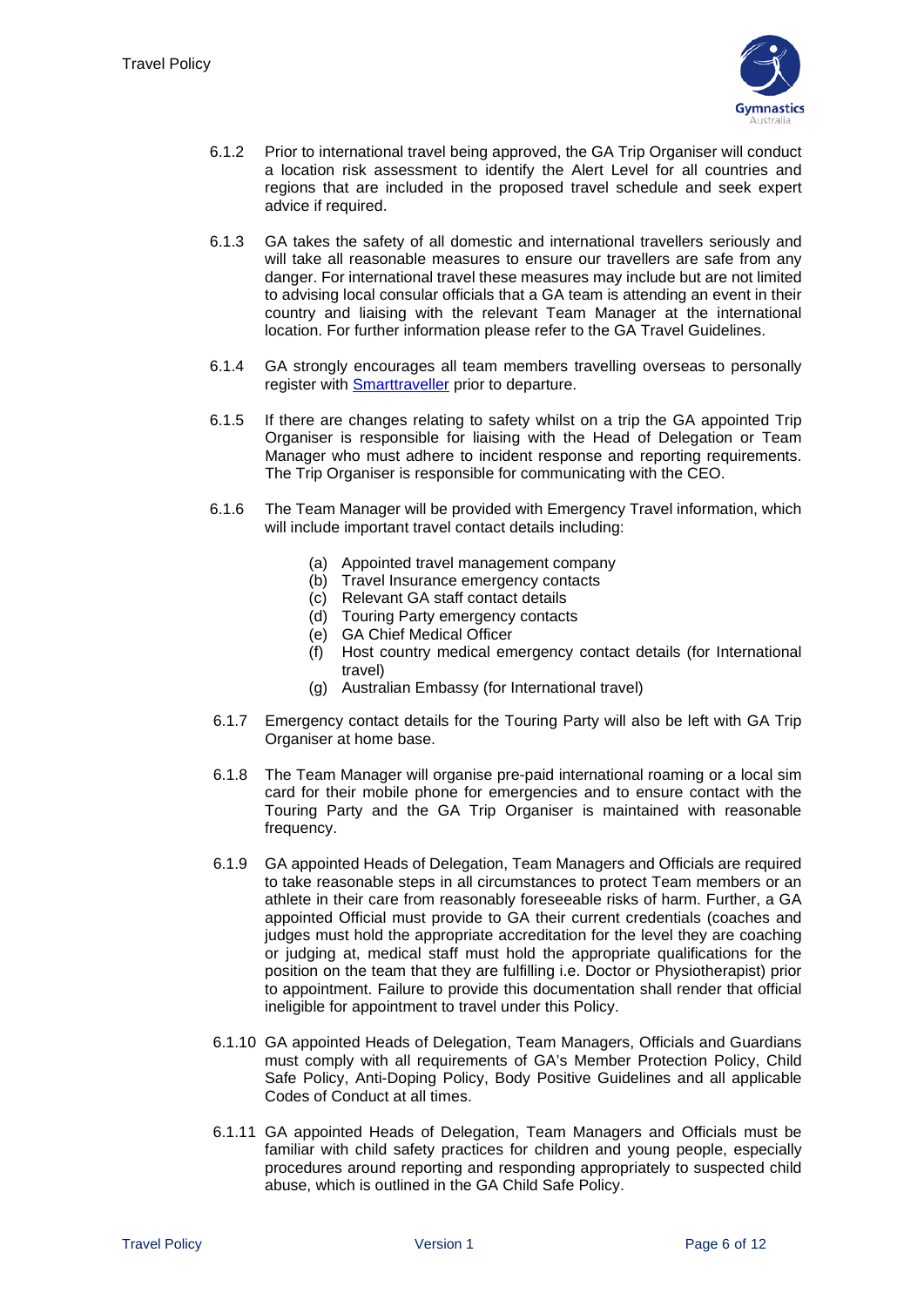

- 6.1.12 GA Heads of Delegation, Officials and Athletes must be provided with the relevant trip destination number to call in case of an emergency (e.g. Police 000).
- 6.1.13 The GA appointed Head of Delegation, Team Managers and Officials to athlete ratio will be a minimum; one Head of Delegation, Team Manager or Official for every eight athletes (1:8) under the age of 18 and (1:10) for those over the age of 18.
- 6.1.14 GA will not approve overnight travel / stays for any child under the age of 12 unless they are accompanied on the trip by a parent/s or guardian in order to protect the best interests of the child.
- 6.1.15 When there are athletes under the age of 18 on a trip a minimum of two Officials (inclusive of the Team Manager or Head of Delegation) must be appointed to the Team regardless of the number of athletes selected (i.e. one underage athlete = two officials).
- 6.1.16 When there are female athletes under the age of 18 on a tour, a minimum of one female Official must be appointed to the Team.
- 6.1.17 The GA Trip Organiser and Team Manager must ensure all athletes especially those under the age of 18 are aware of who they can report to if there are any concerns around their safety.

#### <span id="page-6-0"></span>6.2 **Travel**

- 6.2.1 Following the approval and selection of athletes and Officials to travel to an event, the GA Trip Organiser will coordinate all logistics associated with the trip unless otherwise advised. Logistics, including entries, accommodation, return economy flights, travel insurance, Visas, uniforms and meals will be organised entirely through GA, or their nominated agent, regardless of tour funding.
- 6.2.2 GA has the discretion to re-allocate the responsibility of the coordination of logistics associated with a trip to an appointed external Tour Organiser or an appointed Trip Organiser.
- 6.2.3 All athletes and Officials must travel to the event as a team or as otherwise directed by GA including athletes under 12 years of age and their parent/s or guardian. All travel will be co-ordinated by GA's Trip Organiser unless otherwise advised.
- 6.2.4 Athletes and Officials may, subject to GA's prior approval modify their return travel. The following steps must be taken:
	- (a) Request approval from the relevant GA Trip Organiser.
	- (b) Following approval, submit modified return details to the GA Trip Organiser by the set deadline as outlined in the Selection letter.
	- (c) No change requests can be made after the set deadline unless there are extenuating circumstances. Such requests must be made in writing to the GA Trip Organiser and are subject to approval at GA's sole discretion.
- 6.2.5 Team members who choose to alter their return travel and do not meet the modified return set deadline will be responsible for organising their own return flight and any additional costs incurred due to the changed return flight regardless of funding.
- 6.2.6 For modified travel the GA Trip Organiser will assist with the modification of travel insurance. Travellers will be responsible for any additional costs/fees associated with the modification of travel insurance.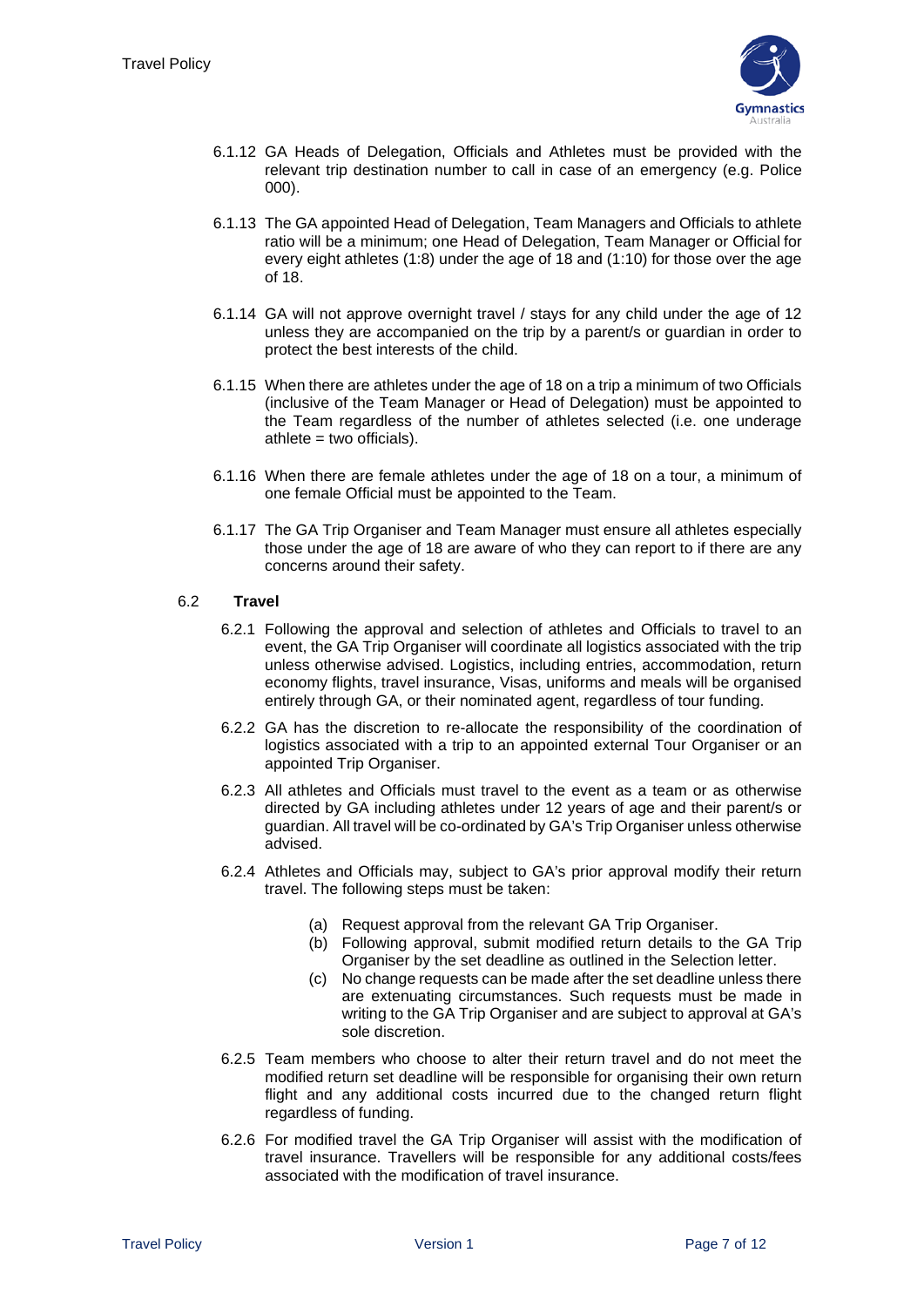

- 6.2.7 Alternative return travel will only be approved if the GA Trip Organiser can be assured GA is meeting its duty of care.
- 6.2.8 Athletes under 12 years of age on the 1st January in the year of travel will require a parent or authorised guardian to accompany and be accommodated with them for all, interstate or international travel to a maximum ratio of one Guardian to three athletes (1:3) under the age of 12. Where a ratio of one to three is applied the Guardian must be the legal guardian of at least one of the athletes.
- 6.2.9 Parents or authorised guardians accompanying athletes under 12 years of age must not hold an official role such as Head of Delegation, Team Manager or Official whilst travelling.
- 6.2.10Athletes between 12-18 years of age will require parental / guardian consent for alternate return travel arrangements at all times.
- 6.2.11Athletes between 12-18 years of age using alternate return travel arrangements must not travel or be accommodated without a parent / guardian unless parent / guardian consent has been provided and the request has been approved by the Gymnastics Australia CEO.
- 6.2.12Parents and supporters other than those parents / guardians travelling internationally with athletes under 12 years of age, are not to travel on the same flights as the team, unless prior written consent is given from the GA CEO or delegate.
- 6.2.13GA will not manage any travel arrangements for Parents and/or supporters including local transport, accreditation or tickets, other than for those parents / guardians travelling internationally with athletes under 12 years of age.
- 6.2.14GA will not manage any domestic travel arrangements for parents / guardians and/or supporters including local transport, accreditation or tickets.

#### <span id="page-7-0"></span>6.3 **Accommodation**

- 6.3.1 The Touring Party will be accommodated in accordance with the child safe codes of behaviour outlined in the Child Safe Policy, and as determined by GA.
- 6.3.2 No Head of Delegation, Team Manager or Official will share a room with an athlete other than if the athlete is their child.
- 6.3.3 No Head of Delegation, Team Manager or Official will enter a child's room on their own unless it is an emergency.
- 6.3.4 Meetings with athletes should be held in common areas where practicable; not bedrooms.
- 6.3.5 The Head of Delegation, Team Manager and Officials should remain at the door when talking to athletes in their rooms.
- 6.3.6 Medical Personnel including Physiotherapists should not provide treatment to an unaccompanied athlete or in the athlete's room. Where practicable a designated treatment room should be identified and where the nature of the treatment permits, an 'open door' policy applied.
- 6.3.7 As far as practicable, Officials should ensure they are not left alone with a child (under the age of 18) unless it is an emergency or unavoidable. Where an official is left alone with a child they should report it immediately to the Team Manager and/or Head of Delegation outlining the circumstances that occurred.
- 6.3.8 Athletes under the age of 18 must not share a room with other athletes over the age of 18 without parental consent except where the athletes are immediate family members (i.e. parents or sisters/brothers).
- 6.3.9 Male and female athletes must share rooms with an athlete(s) of the same gender where there is more than one person to a room.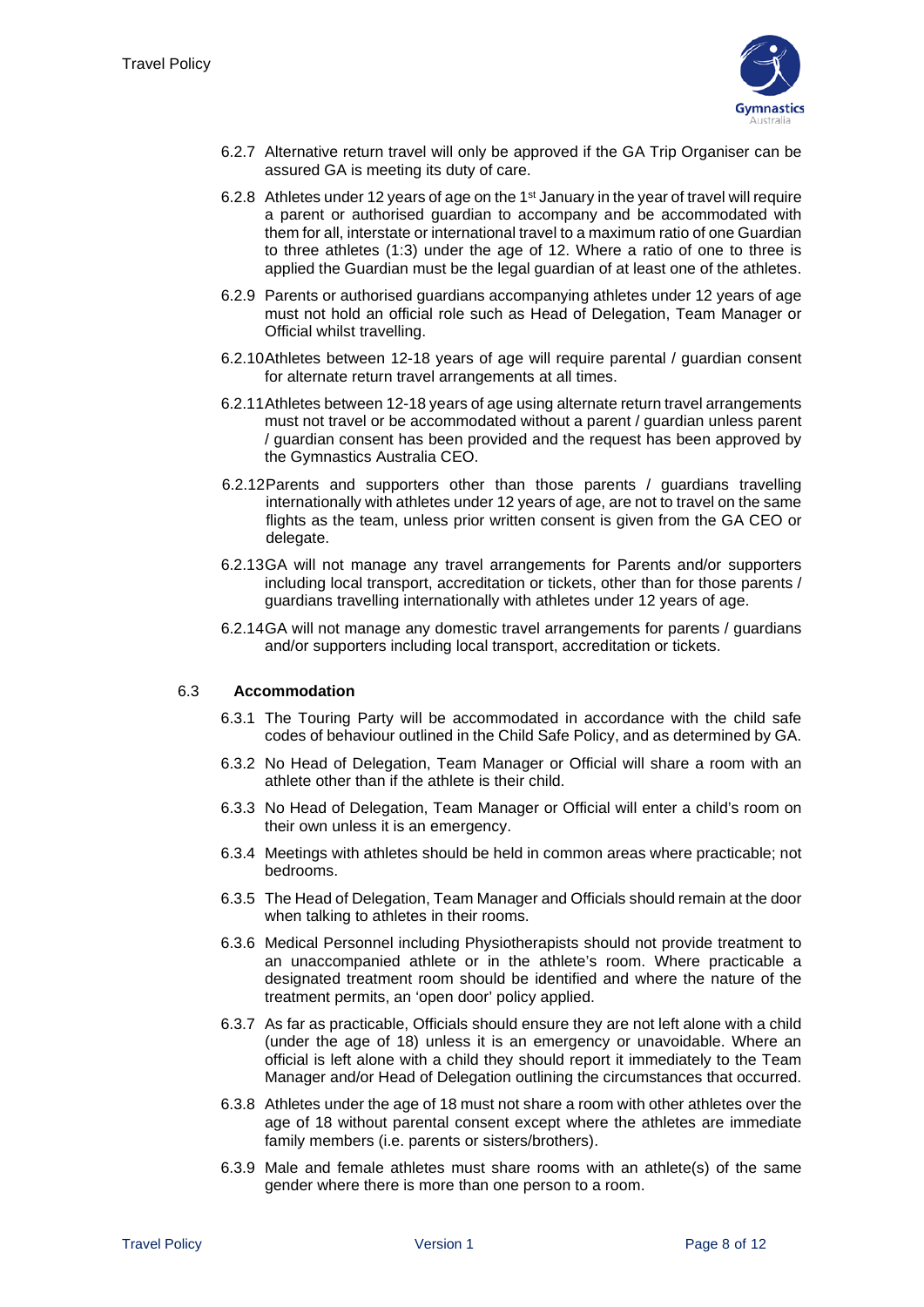

- 6.3.10The Head of Delegation, Team Managers and Officials when sharing a room, must share rooms with other appointed GA personnel of the same gender, unless they are a formally recognised couple and gain prior approval in writing from GA or agree in writing that they are happy to share with an individual of the opposite gender.
- 6.3.11All athletes, the Head of Delegation, Team Managers and Officials will have their meals organised for (special dietary needs will be accommodated wherever possible) by the GA Trip Organiser. Team members will be advised of any meals that have not been arranged by the Trip Organiser.
- 6.3.12The Team Manager must ensure that athletes under the age of 18 do not have access to alcohol in the rooms (i.e. the mini bar) and/or access to inappropriate movies or other media.
- 6.3.13Parents and supporters other than those parents / guardians travelling internationally with athletes under 12 years of age, are asked not to arrange accommodation in the same hotel as the team unless prior consent is given by the Trip Organiser.
- 6.3.14GA will not assist Parents and or supporters in booking accommodation other than those parents / guardians travelling internationally with athletes under 12 years of age.

#### <span id="page-8-0"></span>6.4 **Travel Documents**

- 6.4.1 Team members must supply the required travel documents to the Trip Organiser by the acceptance deadline as outlined in the selection letter. Documents must include as a minimum:
	- (a) Athlete / Official Agreement
	- (b) Medical Consent Form
	- (c) Passport and Visa requirements (for international events).
	- (d) Medical Management Plan (if applicable)
	- (e) Emergency contact details for all touring party
	- (f) WWCC details (or equivalent) for the Head of Delegation, Team Managers, Officials and Parent/Guardians
	- 6.4.2 GA may request such further documents or information as it considers reasonable and/or necessary.

#### <span id="page-8-1"></span>6.5 **Behaviour**

- 6.5.1 Team members must adhere to GA's codes of behaviour outlined in the Member Protection and Child Safe Policies and must demonstrate respect, and dignity to local people and culture.
- 6.5.2 Team members must follow all reasonable instructions made by the relevant Head of Delegation, Team Manager and/or Officials while on a trip.

#### <span id="page-8-2"></span>6.6 **Communication**

- 6.6.1 The support of the parents is vital to the athlete and their mental wellbeing and every effort will be made to ensure that social/family time is allocated where appropriate/possible around competition and training times, especially for those athletes under 18 years of age. However, GA request that all parents and supporters refrain from contacting the athletes at times other than those approved by the Team Manager and/or Head/Team coaches.
- 6.6.2 GA will inform all parents of the trip details via the Team Handbook and/or Team/Squad circulars.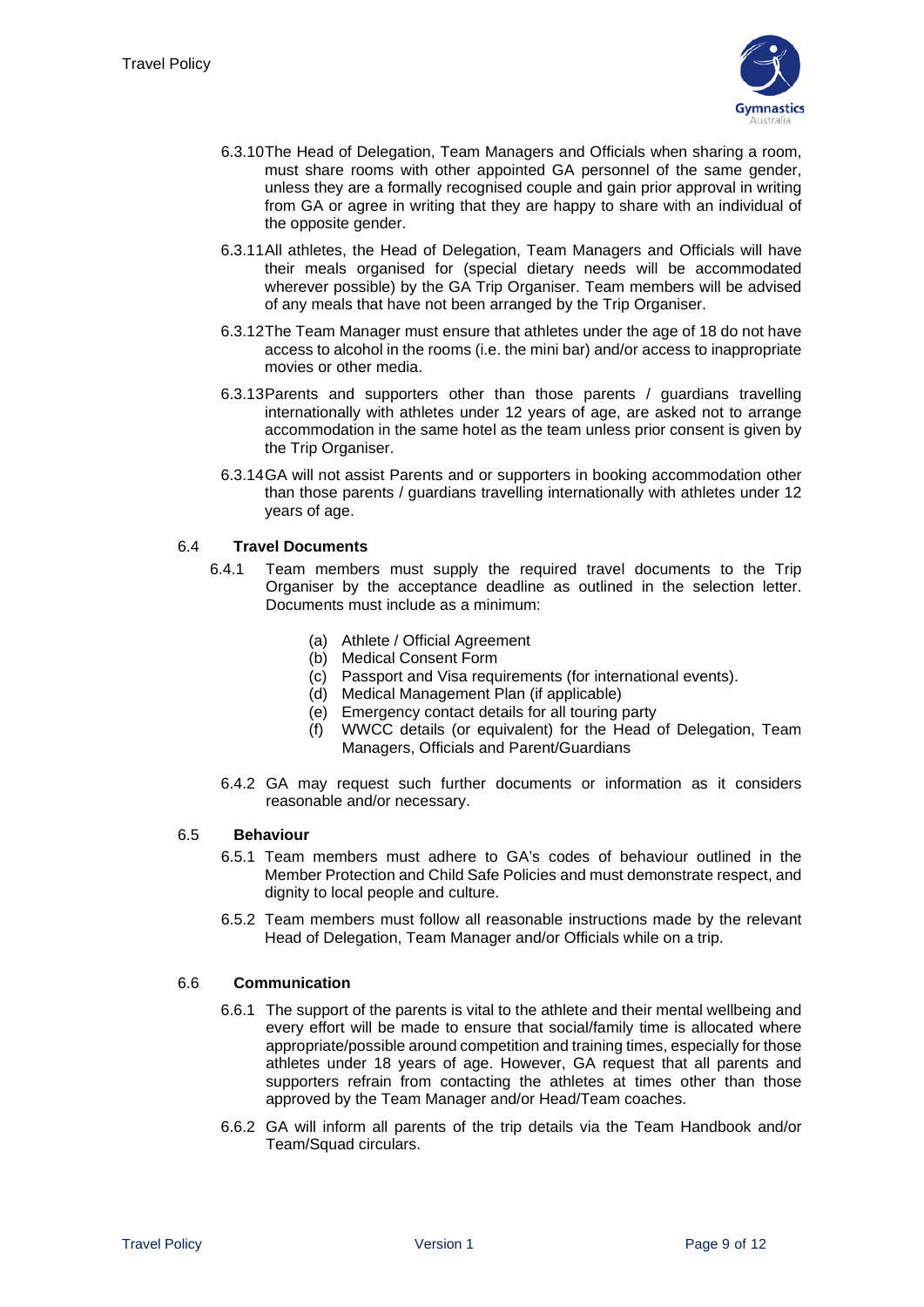

#### <span id="page-9-0"></span>6.7 **Finances**

- 6.7.1 The availability of GA funding for trips is based on the GymSport, athlete categorisation and the competition. GA funds can only be used for expenses relating to the trip (i.e. travel, competition and training). GA funds will not be used for any personal expenses not related to the trip (i.e. alcohol, coffee, excursions).
- 6.7.2 The Head of Delegation, Team Managers and Officials are to exercise strict economy and accountability when making financial decisions, must seek approval for costs over designated amounts and must properly account for expenses with receipts.
- 6.7.3 On acceptance of a Team/Squad position athletes and Officials agree to pay any associated travel and/or event expenses. An approximation of the costs associated with the trip will be provided when selection letters are distributed.
- 6.7.4 All athletes and Officials invoices must be paid in full prior to departure, in line with the invoice terms unless a later date has been advised or approved in writing by the GA CEO or delegate.
- 6.7.5 Failure to pay the travel invoice in full by the due date specified by the Trip Organiser, will result in the individual being withdrawn from the trip, travel arrangements cancelled, and the individual being liable for any cancellation costs.
- 6.7.6 All athletes or Officials withdrawing after acceptance of their position on the Team/Squad will be liable for all non-refundable travel and/or event expenses.

#### <span id="page-9-1"></span>**7. TRAVEL MANAGED BY A STATE / CLUB / PROGRAM**

#### <span id="page-9-2"></span>7.1 **GA and State/Territory Members Association (STA) Approval**

- 7.1.1 A STA, club or program wishing to compete at international events where an overnight stay is required must inform GA via [sport@gymnastics.org.au](mailto:sport@gymnastics.org.au) and the relevant STA of their intent to travel to the event and seek approval for their participation at least 90 days prior to the event. Where required a club or program should discuss and gain the endorsement of their relevant State/Territory Association before submitting an application to GA
	- (a) All members of a Senior National Squad, plus other identified senior athletes must follow their respective International Competition Process.
	- (b) Other applicants must submit the GA Tour Endorsement Application for consideration and follow the GA Travel Guidelines.
- 7.1.2 The GA Tour Endorsement Application Form must be submitted no less than one month prior to the provisional entry deadline or at least 90 days prior to the anticipated departure date.
- 7.1.3 GA will not be held responsible for any costs that the club/program may incur should the application be denied.
- 7.1.4 The STA or club/program must be affiliated with GA and all technical members and athletes, must be current members registered by name in the GA National Database in line with the [National Membership Database Policy](https://www.gymnastics.org.au/images/national/About_Us/By_laws_Policies_Tech_Regs/National%20Membership%20Database%20Policy%20FINAL%20Aug%202015.pdf) and including the appropriate accreditation at the time of application and travel.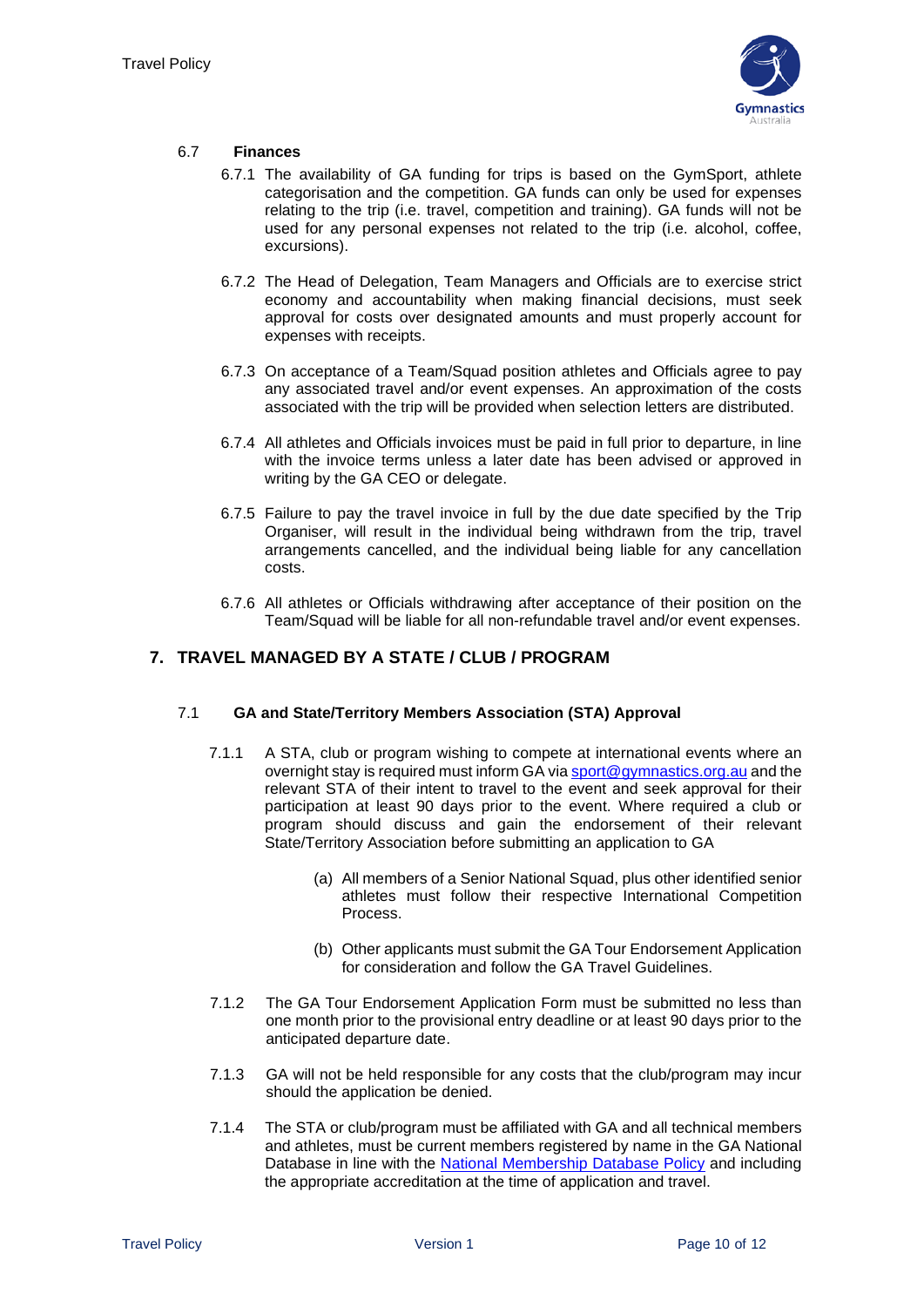

- 7.1.5 A STA or club/program must ensure the international event that they are seeking approval to attend is not conflicting with any STA or GA events, which may be selection trials for State or National Teams, STA Championships or National Championships. Should this occur, the GA/STA event will always take precedence and the application will be denied.
- 7.1.6 Priority to attend international events will be given to GA selected teams. When a GA team is attending an international event, no STA, club or program team may attend this event, unless permission is granted in writing by the GA CEO or delegate. Athletes selected to Australian Teams must give the Australian Team priority over any STA, club or program team.
- 7.1.7 Members of GA Senior and Junior National Squads are not allowed to travel with their STA or club/program to International events without prior approval from the GA CEO or delegate.
- 7.1.8 A STA or club/program may only compete under their own club/program or state name and must not be classified as an 'Australian Team'.
- 7.1.9 Athletes and Officials travelling as part of a STA or club/program trip must only wear their club/program or State team uniform. Only officially selected GA teams may be referred to as 'Australia' and wear the official Australian Team uniform including the National Squad uniform while on official GA trips only.
- 7.1.10 GA, States or Clubs are not permitted to approve overnight travel / stays for any child under the age of 12 as at the  $1<sup>st</sup>$  January in the year of travel unless they are accompanied by a parent/s or guardian in order to protect the best interests of the child.

#### <span id="page-10-0"></span>7.2 **Risk Management**

- 7.2.1 It is the responsibility of the STA/club/program to take reasonable steps in all circumstances to protect athletes and Officials in their care from reasonably foreseeable risks of harm and develop a risk management plan including medical, crisis management and child safety considerations. This plan must be lodged alongside all other documentation during the application process and can be found in the GA Travel Guidelines.
- 7.2.2 The STA/club/program must ensure they comply with the Codes of Behaviour in the Member Protection and Child Safe policies, when coordinating a trip. This includes but is not limited to the requirements for overnight stays and having valid WWC checks or equivalent.
- 7.2.3 GA strongly encourages the STA/club/program to register all team members with **Smarttraveller** prior to departure for any International trip.

#### <span id="page-10-1"></span>7.3 **Travel and Logistics**

- 7.3.1 The club/program is responsible for arranging their own travel and logistics when attending any interstate or international event. The club must refer to the GA Travel Guidelines to ensure travel and logistics are appropriate.
- 7.3.2 The STA/club/program is eligible to access GA's travel insurance policy when travelling interstate or internationally on an approved trip. The appropriate sections of the GA Tour Endorsement must be completed and submitted to GA at the time the travel request is submitted. Fees apply.
- 7.3.3 The STA/club/program should adhere to the risk management process as outline in section 6.1 of this policy.